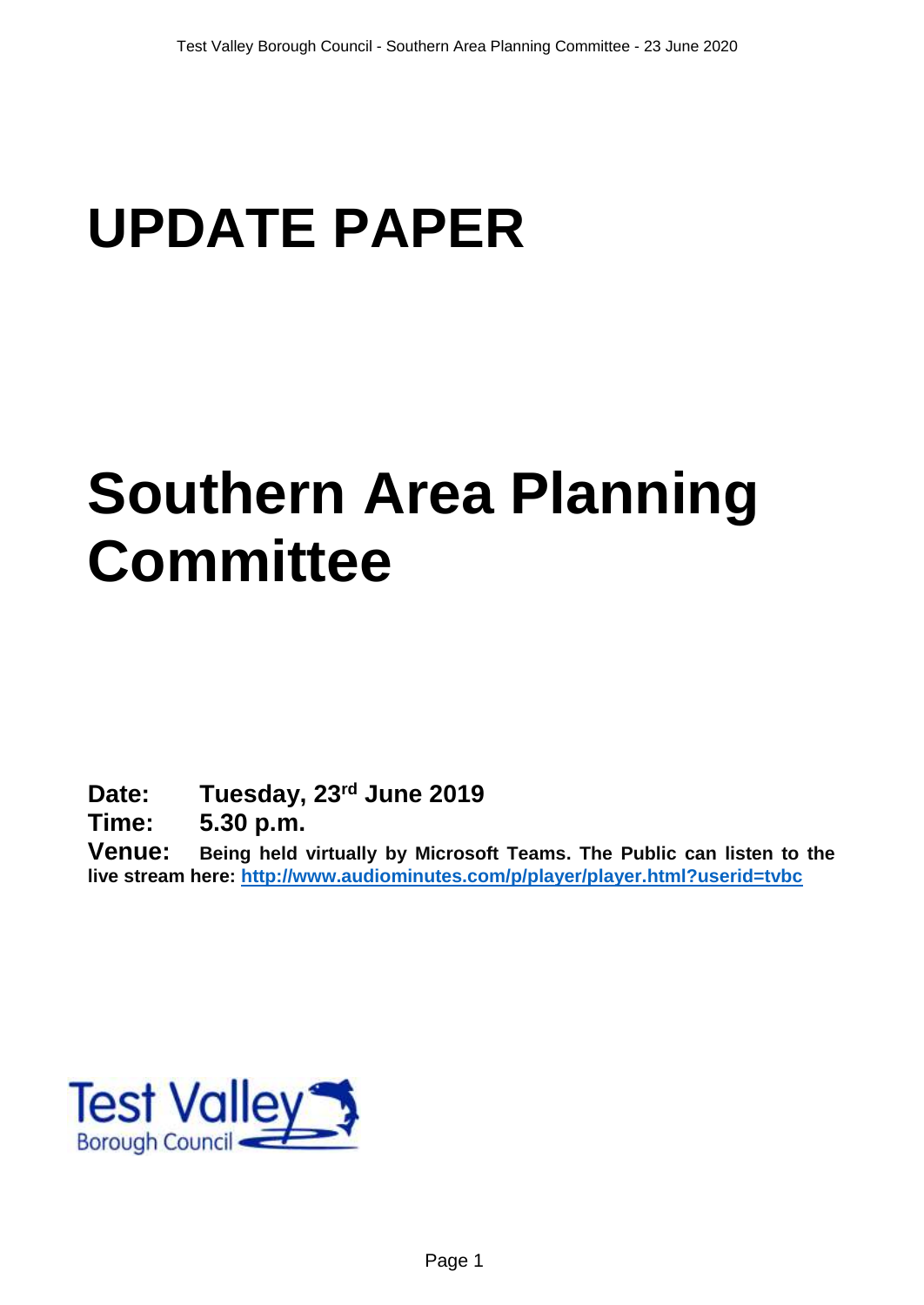#### **Southern Area Planning Committee – 23rd June 2019 Update Paper**

The purpose of the report is to provide information on planning applications which has been received since the agenda was printed.

Report of Head of Planning

#### **1. Background**

1.1 Reports on planning applications are prepared for printing on the agenda some 10 days before the date of the Committee meeting but information and representations received after that time are relevant to the decision. This paper contains such information which was received before 10.00am on the date of the meeting. Any information received after that time is reported verbally.

#### **2. Issues**

2.1 Information and representations are summarized but the full text is available on the relevant file should Members require more details. The paper may contain an officer comment on the additional information, amended recommendations and amended and/or additional conditions.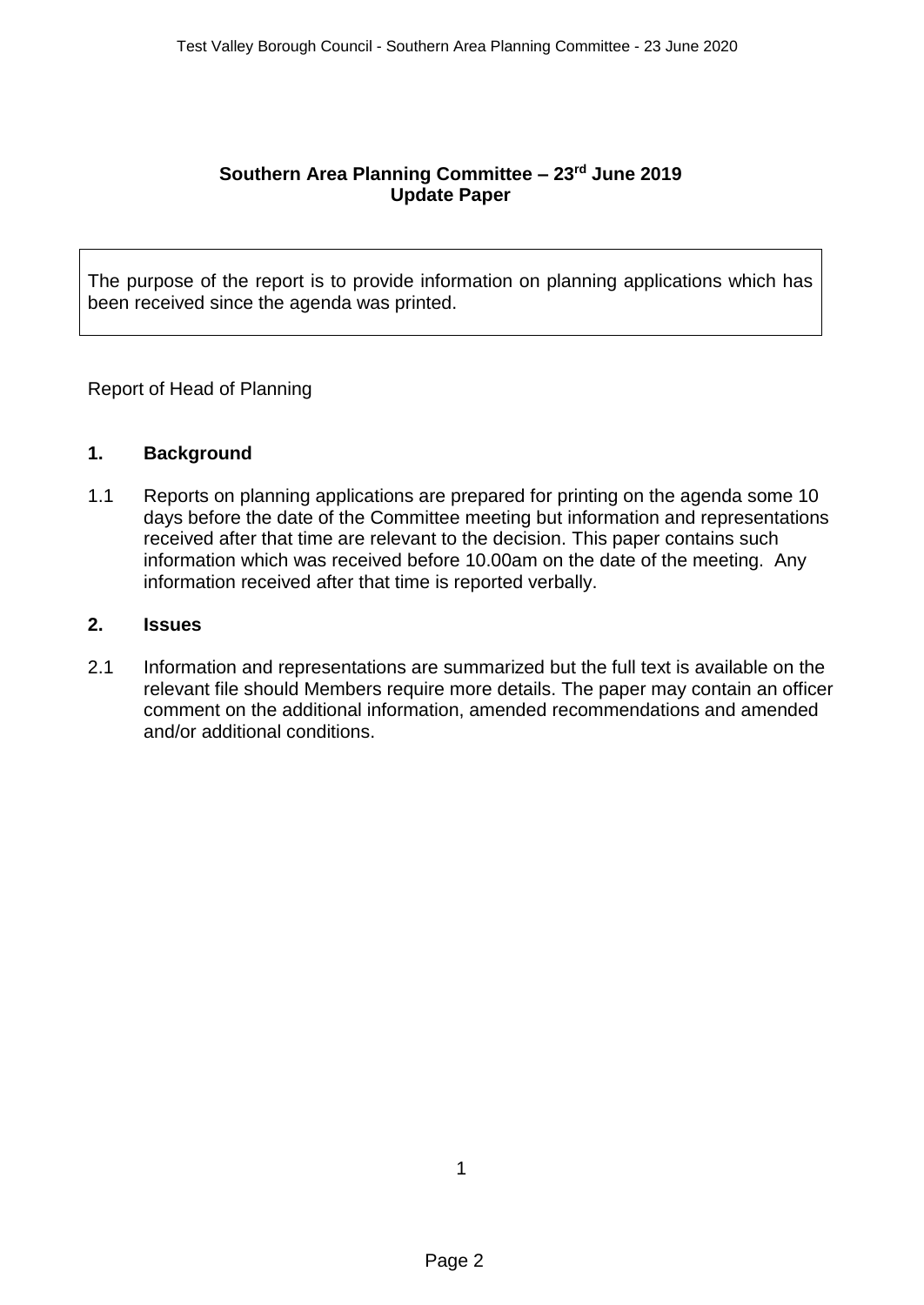**7. 19/02811/FULLS (PERMISSION) 21.11.2019 10 – 74** SITE: Land at Park Farm, North Stoneham Park, Stoneham Lane, **CHILWORTH**

**CASE OFFICER:** Sarah Barter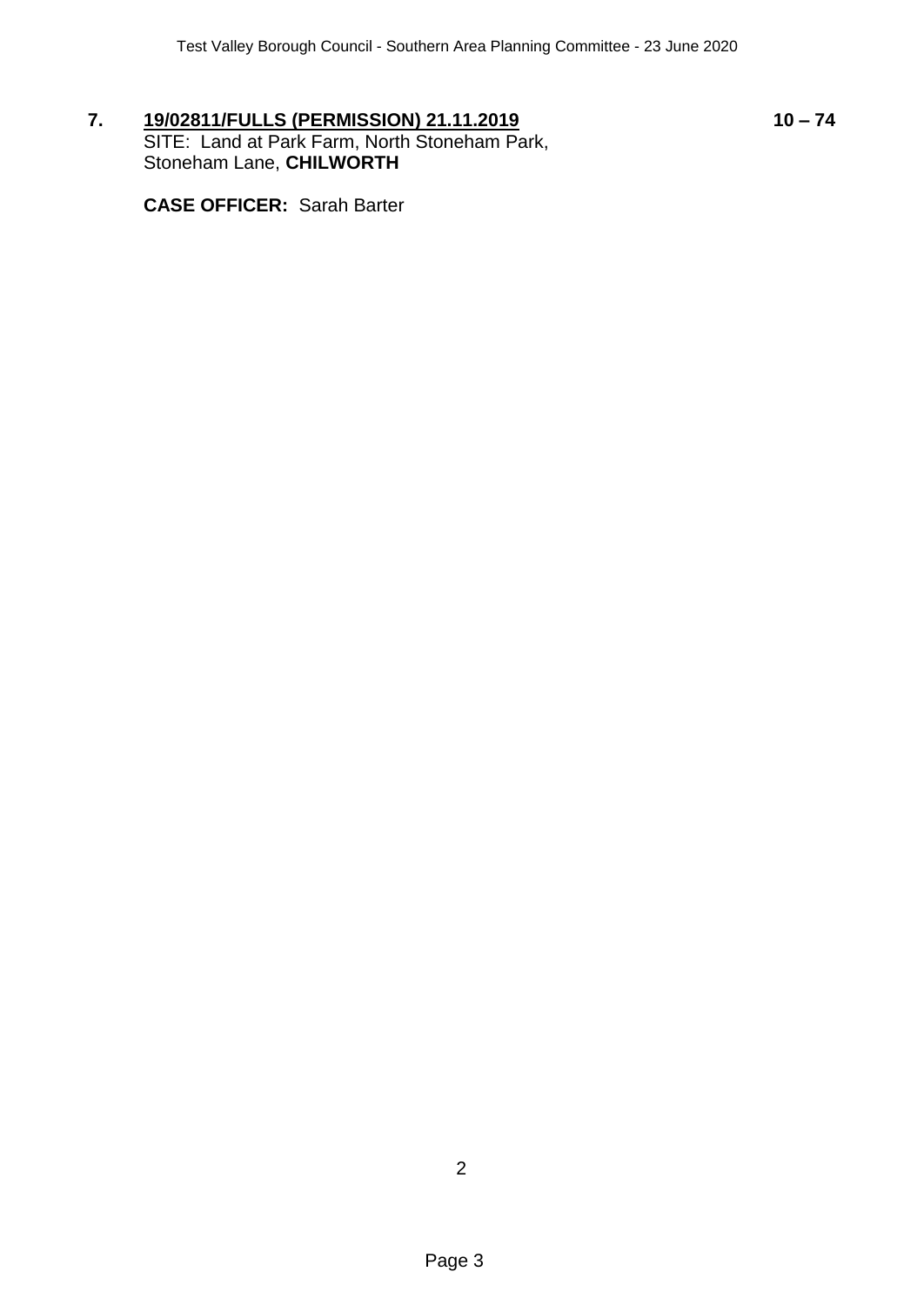\_\_\_\_\_\_\_\_\_\_\_\_\_\_\_\_\_\_\_\_\_\_\_\_\_\_\_\_\_\_\_\_\_\_\_\_\_\_\_\_\_\_\_\_\_\_\_\_\_\_\_\_\_\_\_\_\_\_\_\_\_\_\_\_\_\_\_\_\_\_

|            | <b>APPLICATION NO.</b><br><b>SITE</b><br><b>COMMITTEE DATE</b><br><b>ITEM NO.</b><br><b>PAGE NO.</b> | 19/02811/FULLS<br>Land At Park Farm, North Stoneham Park, Stoneham<br>Lane, CHILWORTH<br>23rd June 2020<br>7<br>$10 - 74$                                                                                                                                                                                                                                                                                                                                                                                                                                                                     |
|------------|------------------------------------------------------------------------------------------------------|-----------------------------------------------------------------------------------------------------------------------------------------------------------------------------------------------------------------------------------------------------------------------------------------------------------------------------------------------------------------------------------------------------------------------------------------------------------------------------------------------------------------------------------------------------------------------------------------------|
| 1.0<br>1.1 | <b>CONSULTATIONS/REPRESENTATIONS</b><br>Environmental<br>Protection                                  | Comment:<br>A glazing and ventilation strategy has been proposed<br>to ensure internal amenity standards are satisfactory,<br>and the confirmation that windows will remain<br>openable at residents discretion is noted and<br>appreciated. The strategy should be conditioned to<br>ensure that the acoustic advice is implemented to<br>protect amenity.                                                                                                                                                                                                                                   |
|            |                                                                                                      | More information will be needed to ensure the<br>relationship between the facilities and leisure spaces<br>and the residential use is acceptable. But it is<br>accepted this can be achieved by condition.                                                                                                                                                                                                                                                                                                                                                                                    |
| 1.2        | Natural England                                                                                      | Comment:<br>The applicant has provided detailed evidence of the<br>nutrient inputs for the past year, 2019. As the<br>competent authority you need to be assured that the<br>farm type classification is appropriately precautionary.<br>As you know, it is recommended that evidence is<br>provided of the farm type for the last 10 years and<br>professional judgement is used as to what the land<br>would revert to in the absence of a planning<br>application.                                                                                                                         |
|            |                                                                                                      | Natural England has reviewed the data provided which<br>shows very high nitrogen inputs for 2019 and links to<br>the dairy farm. However, it is appreciated that the data<br>is only for one year. In many cases, the local planning<br>authority, as competent authority, will have<br>appropriate knowledge of existing land uses to help<br>inform the classification. If further information is<br>considered necessary, then we advise that the Basic<br>Payment System codes for the land could be<br>requested or aerial photographs could be provided to<br>add to the evidence base. |

### 2.0 **PLANNING CONSIDERATIONS**

#### 2.1 Principles and housing Land supply (HLS)

3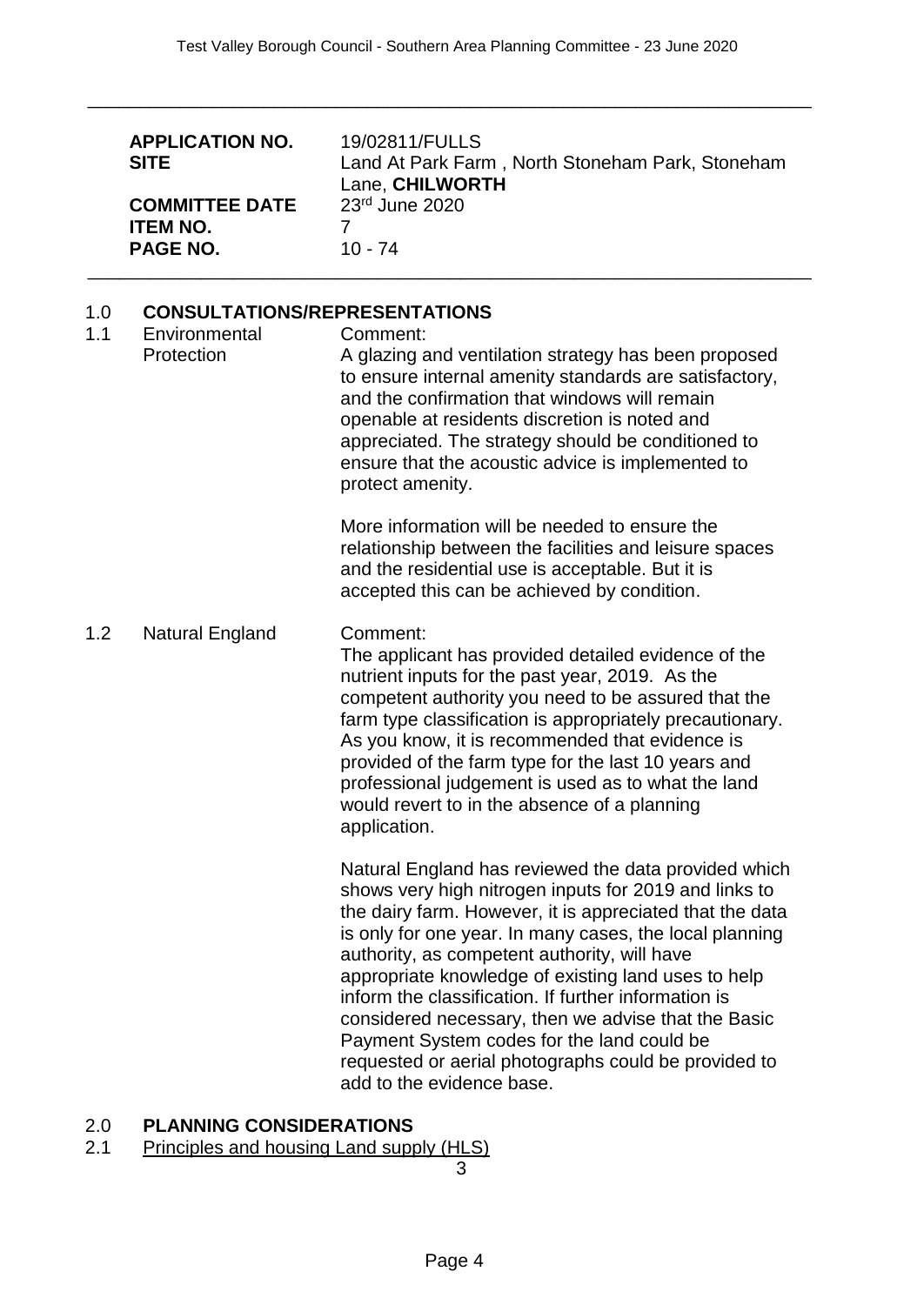Paras. 8.18-8.19 of the agenda report make reference to Class C2 making a contribution towards meeting HLS. Para 8.129 of the agenda report and specifically the section under housing need also makes reference to the contribution the development makes in this respect. To clarify TVBC do not monitor and report Class C2 within the HLS (as this is not included as part of the local plan requirement which is for Class C3 only). This is the position which TVBC have consistently taken in statements of HLS and at appeal.

2.2 The arguments put forward in respect of identified need for additional Class C2 accommodation indirectly freeing up existing Class C3 housing is relevant but to be clear this is a separate to the issue of HLS. The Planning Policy team have advised that the new Strategic Housing Market Assessment should provide a separate Class C2 requirement figure for the next local plan, which TVBC will be able to monitor against.

#### 2.3 Noise

The Environmental Health officer has now had the opportunity to review the noise information provided. A glazing and ventilation strategy has been proposed to ensure internal amenity standards are satisfactory, and the confirmation that windows will remain openable at residents discretion is noted and appreciated. The strategy should be conditioned to ensure that the acoustic advice is implemented to protect amenity. There is an identified requirement for more information to ensure the relationship between the facilities and leisure spaces and the residential use is acceptable. But it is accepted this can be achieved by condition.

- 2.4 Conditions already applied by Eastleigh BC colleagues including conditions 19, 24, 27, 28, 29, 30 and 31 on the agenda report are considered appropriate. With regards condition 25 of the agenda report the Environmental Health officer would also like to see details included within the Construction Environmental Management Plan (CEMP) regarding the use and siting of any temporary power supplies (generators), this has been inserted into condition 25.
- 2.5 The E and H Officer has also requested a condition in respect of any piling work to be dealt with by separate condition rather than included within the CEMP because it is foreseeable that details of the nature and extent of necessary piling and the location of the closest receptors may be unclear at the point of submission of the CEMP. A condition has been added, see condition 34. Condition 29 has been amended to include the proposed gym in the condition wording for the consideration of noise detail and design.

#### 2.6 Nitrate Neutrality

Paragraph 8.115 of the agenda report details specific figures for nitrate neutrality sums. It states *The calculations show that, in the absence of mitigation, the development would result in an increase in nitrogen load of 303.937 Kg/TN/yr.* Further clarification is required in this respect and as such the recommendation is subject to satisfactory figures in the submitted assessment.

4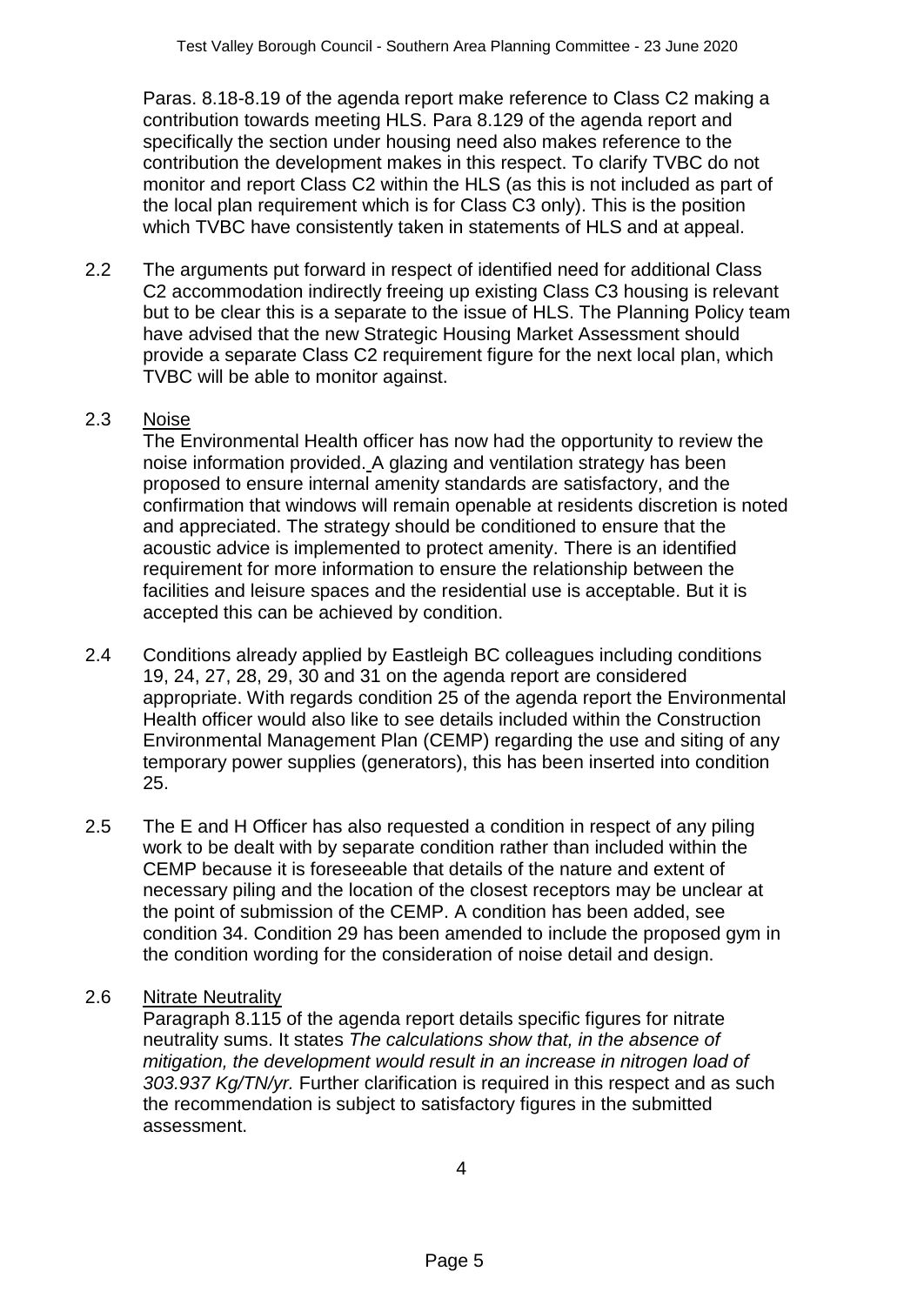- 2.7 Further comment has been received from Natural England in respect of the evidence requested. The applicant has provided detailed evidence of the nutrient inputs for the past year, 2019. Natural England advise that as the competent authority TVBC need to be assured that the farm type classification is appropriately precautionary. The applicant has advised that the nitrate mitigation land is grown for maize and silage to feed an off-site dairy herd and the fields are fertilised each year with a combination of applied fertilizer and applied manure from the herd. A request has been made to the land agents for additional information/data for previous years to respond to NE comments.
- 2.8 The applicant has confirmed that the land is currently owned by the Dunford family, however Highwood have an option to purchase subject to planning being granted.

#### 2.9 Environment Agency

A Technical Note was prepared by Odyssey Consulting Engineers. The Note describes how the concerns raised by the EA relate to the position of a SUDS depression and its proximity to a culvert and how these concerns have been addressed through the proposed relocation of the SUDS feature in amended plans. The subsequent plans have assured that no development proposals will be located above or near the existing culvert and construction, maintenance and future operational capacity will have no impact. Highwood have advised that as the landowners they are aware of their responsibilities under the Land Drainage Act 1991 and Watercourses Act 1991 which is covered in the Note to the EA. It should be noted that the site is in flood zone 1 and that subject to condition 13 of the agenda report HCC as the Lead Flood authority have no objection to the proposals. A final response from the Environment agency is still awaited.

#### 2.10 Highway Officer comments

In response to comments made by the Highway Officer the applicant has confirmed that a sufficient number of passing bays have been provided to ensure that both refuse and fire tender vehicles can enter the CCRC via the main link roads unobstructed. The internal community road layout geometry is designed to be 4.8m which is entirely appropriate and desirable for this type of care village environment. The low speeds environment of the internal layout and the provided visibility splays will ensure that vehicles will have sufficient visibility to be able to wait for each other and safely exit the parking courts, thus there is no need for additional passing bays within the internal layout. The low frequency of refuse/fire tender/larger vehicles within the village allows for the highways to be constructed at 4.8m carriageway width which also assists with a desired low speed environment.

2.11 The drag distances for the refuse vehicle have been provided on Odyssey's tracking drawings and illustrate that the minimum drag distances are achievable for every plot within the development. The village roads and parking facilities will remain private and would not be adopted by HCC under a Section 38, thus 0.3m strips are not required. Streetlighting will remain private and designed at the detailed design stage of the development, appropriate to the care village context.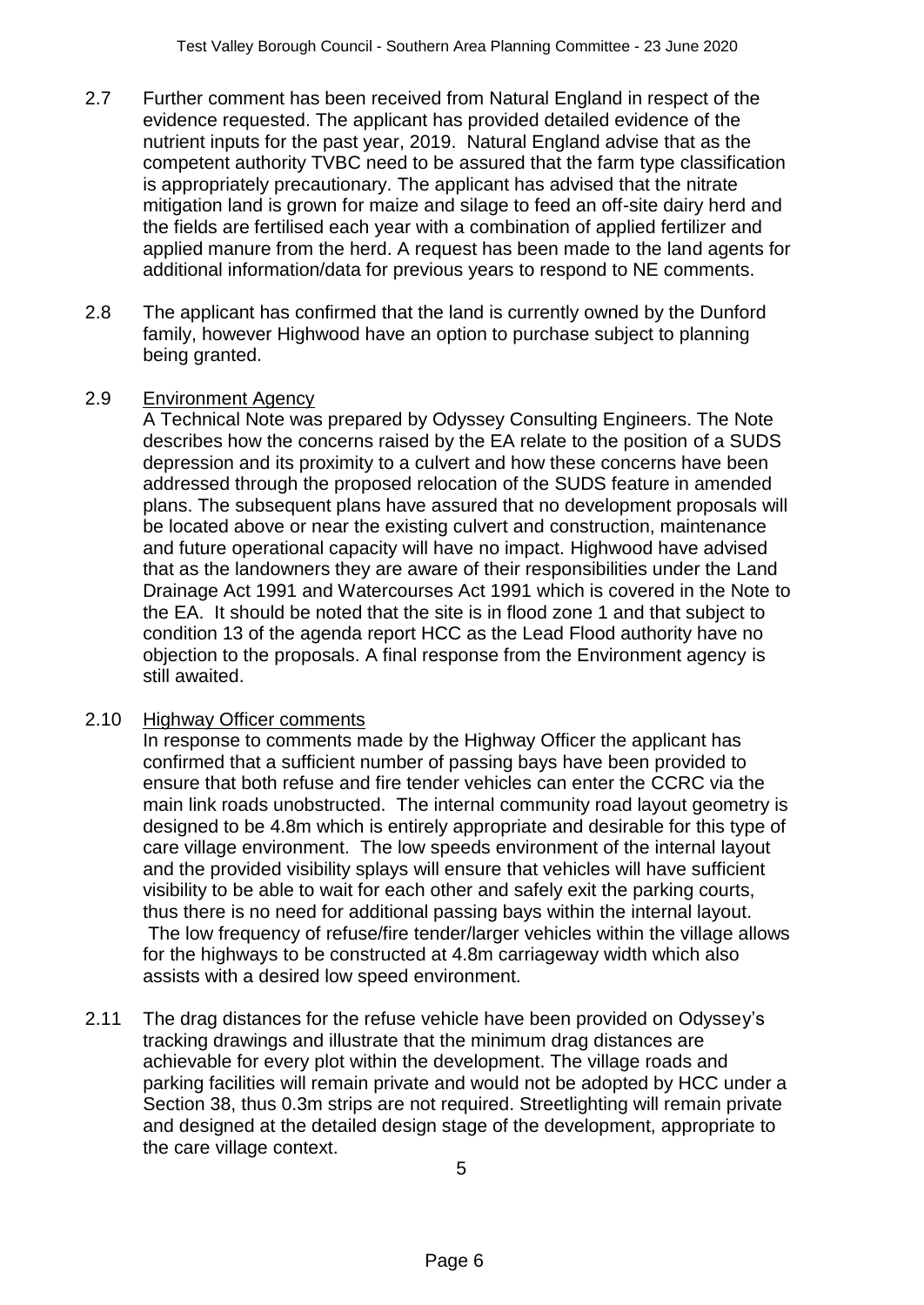#### 2.12 Clarification on age restriction on accommodation

To clarify any queries around the age restriction on the accommodation the age restriction would apply to a primary resident, but their spouse/partner or surviving spouse/partner may be younger, this is included in the S106.

#### 2.13 Clarification on tree planting to be undertaken

Paragraphs 8.32 and 8.81 refer to 142 trees being provided. As per volume 2 of the arboricultural method statement this has been amended to provide 200 replacement trees as a result of the amended proposals.

#### 2.14 Correction

Paragraph 3.4 states that there are 4 blocks of contemporary design. The contemporary design relates to block A3, B2, C, D1 and D2 creating 5 blocks with the contemporary design.

#### 2.15 Condition 25

The wording has been amended to include *All works shall be retained and maintained for the entirety of the works and carried out in accordance with the approved CEMP*. To ensure matters such as measures to prevent mud on the road are mitigated throughout the build.

#### 2.16 Paragraphs 8.11 – 8.14

To be clear the information set out in these paragraphs is derived from the applicant's submission.

#### 3.0 **AMENDED RECOMMENDATION**

**Delegate to Head of Planning and building for:**

**The completion of Legal agreement to secure (Amended list):** 

- **Care Home obligations with specific care home package**
- **Wellness suite and the restaurant facilities to be made available for wider public use (for local residents aged 55 or over as private members)**
- **Transport Services**
- **Heritage Management**
- **HCC Footpath works**
- **Permissive path**
- **Management of woodland**
- **Nitrogen Neutrality mitigation**
- **Health Facilities Contribution – Eastleigh BC only**

**And:**

- **The receipt of satisfactory nutrient balancing assessment and budget calculation.**
- **The receipt of a satisfactory consultation reply from Natural England in respect of additional evidence for Nitrate Neutrality.**
- **The receipt of a satisfactory consultation reply from the Environment Agency in respect of existing on site culvert.**

**Then PERMISSION subject to conditions 1 – 24, 26 – 28, 30 – 33 and amended condition 25 and 29, and additional condition 34:**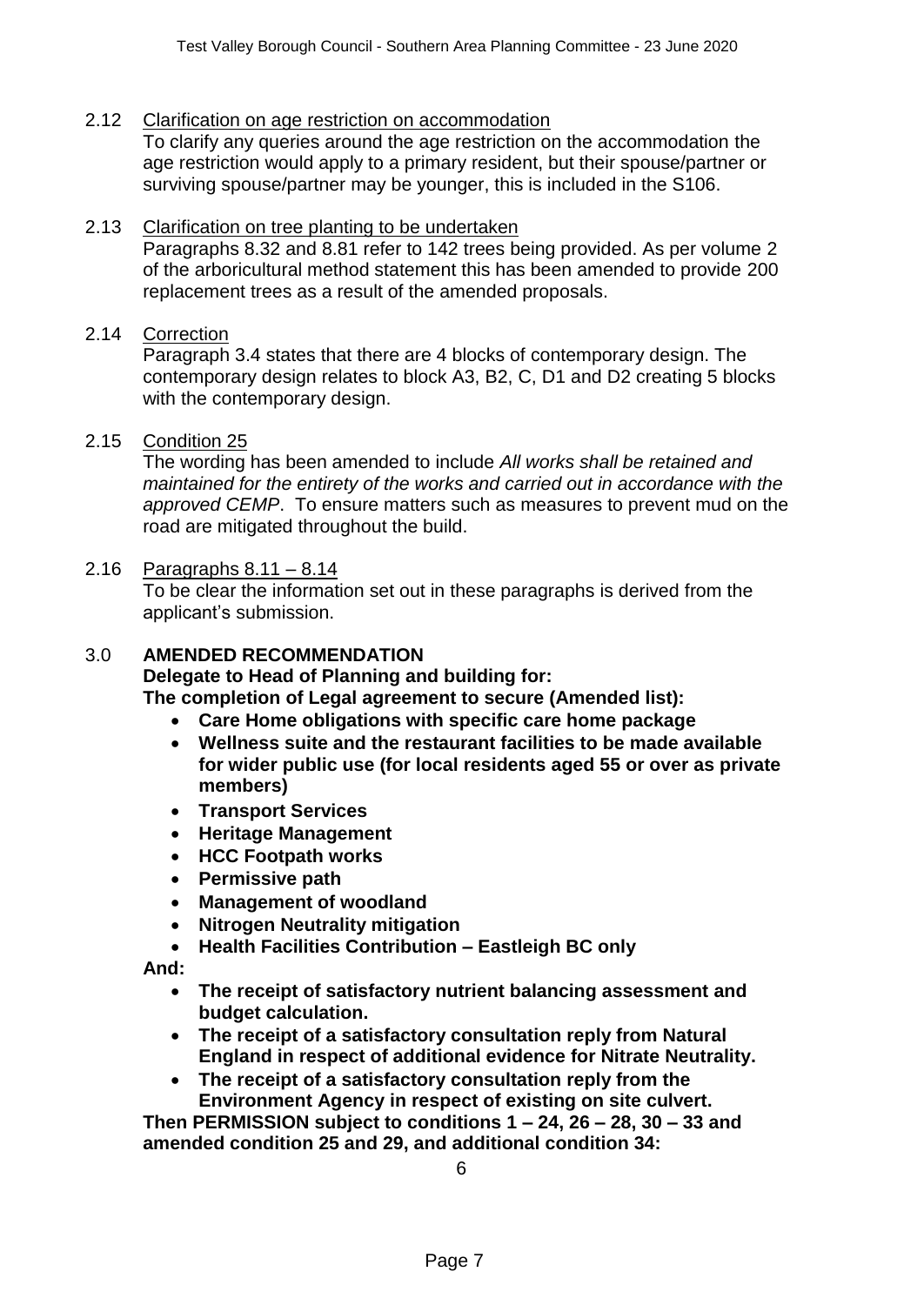**25. Before development commences, a Construction and Environmental Management Plan (CEMP), shall be submitted to and approved in writing by the Local Planning Authority. The CEMP shall include the following details:** 

**i the timing and phasing of the works and lorry routing ii the incidental recovery of minerals for construction works; iii the location of temporary site buildings and plant and material storage areas,** 

**iv the arrangement for construction deliveries and access v dust impacts and controls** 

**vi temporary construction car parking both on and off-site, vii temporary lighting ,** 

**viii mud on the road mitigation,** 

**ix a scheme for controlling noise and vibration from demolition and construction activities.**

**x the protection of pedestrian routes during construction, xi storage of and collection of waste** 

**xii controls for the volume and the quality of surface water runoff, xiii watercourse crossings and any proposed diversions (temporary or permanent),** 

**xiv a map or plan showing habitat areas to be specifically protected (identified in the ecological reports) during the works and any necessary mitigation for protected species to include:** 

**a. The timing of the works** 

**b. Watercourse crossings and any proposed diversions (temporary or permanent)** 

**The measures to be used during construction in order to minimise environmental impact of the works on habitats (considering both disturbance and pollution prevention)** 

**xv Information on the persons/bodies responsible for particular activities associated with the construction phase** 

**xvi Details of the Heras fencing to be installed 2 meters off set from the listed garden wall for the duration of the construction with all works carried out within the 2m zone to be conducted via a 'permit to work' system** 

**xvii the use and siting of any temporary power supplies (generators)**

**All works shall be retained and maintained for the entirety of the works and carried out in accordance with the approved CEMP. Reason: In the interests of amenity, highway safety and protection of ecological features in accordance with policy LHW4, T1 and E5 of the Revised Borough Local Plan 2016.** 

**29. Details of the building sound insulation for the spa, gym and café/restaurant design to prevent breakout noise shall be submitted to the Local Planning Authority for approval prior to installation. The approved plant design to be installed prior to first occupation and thereafter maintained.** 

**Reason: to protect the amenity health and wellbeing of future occupiers in accordance with policy LHW4 of the Revised Local Plan 2016.**